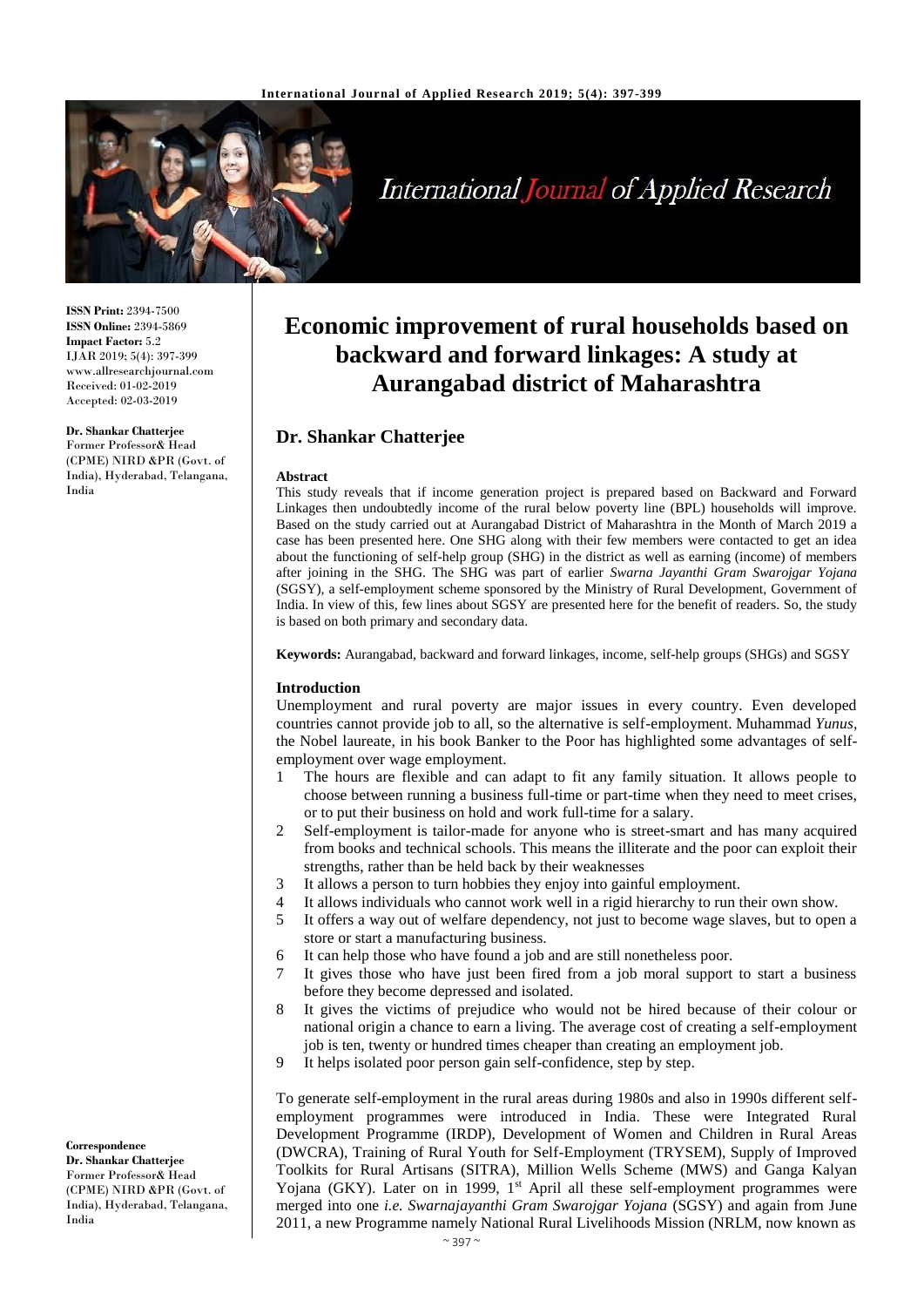DAY-NRLM, *Deendayal Antyodaya Yojana*-NRLM) has been introduced in all the rural areas after restructuring SGSY by the Ministry of Rural Development, Government of India. DAY-NRLM has set out with an agenda to cover 7 Crore BPL households, across 600 districts, 6000 blocks, 2.5 lakh Gram Panchayats and 6 lakh villages in the country through self-managed Self-Help Groups (SHGs) and federated institutions and support them for livelihoods collectives in a period of 8-10 years. In addition, the poor would be facilitated to achieve increased access to their rights, entitlements and public services, diversified risk and better social indicators of empowerment. DAY-NRLM believes in harnessing the innate capabilities of the poor and complements them with capacities (information, knowledge, skills, tools, finance and collectivization) to participate in the growing economy of the country (www.aajeevika.gov.in). Since in this research article case has been presented on SGSY so achievement of SGSY since to 2012-13 are presented. It is pertinent to mention that because of financial reason SGSY data were available up to 2012-13 (end of SGSY), *albeit* DAY-NRLM was introduced in June 2011 by restructuring SGSY.

| <b>Table 1:</b> Progress of SGSY from 1999-2000 to 2012-13      |  |
|-----------------------------------------------------------------|--|
| (Financial Progress Rs. in Crore & Physical Progress in Number) |  |

| <b>Items</b>                                  | <b>Total/Average</b> |
|-----------------------------------------------|----------------------|
| <b>Funds Available</b>                        | 27904.58             |
| <b>Funds Utilized</b>                         | 21219.23             |
| % age utilization to funds available          | 76.04                |
| <b>Total Credit Mobilised</b>                 | 31826.91             |
| Credit Disbursed to SHGs                      | 21435.98             |
| Credit Disbursed to Individual Swarozgaris    | 10390.94             |
| <b>Total Subsidy Disbursed</b>                | 14446.63             |
| <b>Total Investment</b>                       | 46273.55             |
| Credit Subsidy Ratio                          | 2.13                 |
| Self-Help Groups formed                       | 4334544              |
| Women SHGs formed                             | 2951803              |
| %age of Women SHGs                            | 68.1                 |
| SHGs taken up Eco. Activities - Achievement   | 1445800              |
| SHGs Swarozgaris Assisted - Achievement       | 12730503             |
| Individual Swarozgaris Assisted               | 4729619              |
| Swarozgaris assisted under Special Project    | 532948               |
| <b>Total Swarozgaris Assisted Achievement</b> | 17993070             |
| %age of SC/STs Assisted                       | 47.27                |
| %age of Minorities assisted                   | 11.12                |
| %age of Women Assisted                        | 60.59                |
| %age of Disabled Assisted                     | 1.58                 |

*Source:* data.gov.in/catalog/physical-and-financial-progress-underswarnjayanti-gram-swarozgar-yojana-sgsy/4th April 2019.

## **The important points as observed from the above table are**

- Percentage of Women SHGs was 68.1 which is a praiseworthy achievement.
- Percentage of Women SHGs assisted was around 61.0 which is a laudable point as according to guidelines it should be minimum of 40 per cent.
- Percentage of SC/STs assisted was 47.0, little less than 50 percent as envisaged in the guidelines.
- In case of SGSY there was provision for individual person but the same has been discarded in DAY-NRLM.

# **Study Area and Methodology**

To get an idea about the functioning of sustainable SHG, the

study was conducted at *Bhadji* village*, Khultabad* block of Aurangabad district in the month of March 2019 by contacting the members of Self-Help Group (SHG). So, the study is based on both primary and secondary data. All the members participated in the discussion as PRA method and as tool Group Discussion was carried out. It is pertinent to mention that PRA methodology earlier used to known as Participatory Rural Appraisal, (now PRA is used), has been introduced by Robert Chambers. According to him, "PRA is a growing family of approaches and methods to enable local people to share, enhance and analyse their knowledge of life and conditions and to plan, act, monitor and evaluate. PRA approaches and methods present alternatives to questionnaire surveys in appraisal and research and generate insights of policy relevance." PRA helps in generating different kind of data, identifying and mobilizing intended groups for decision making, project design, implementation, monitoring and evaluation. In PRA, "outsiders do not dominate and lecture; they facilitate, sit down, listen and learn.

## **The basics of PRA are**

- Rapport building
- Role reversal
- Unlearn
- Listen & Learn
- Trust / faith
- Avoid Biases
- **Inter Disciplinary**
- Times Saving / rapid / but progressive Learning
- Cross checking by people
- Diversity and reality
- Critical self-awareness hand over the stick
- **Participation**

# **Study findings**

*Rani Laxmibai* SHG was formed by 10 women of SC, OBC and other caste persons in the month of September 2014 at *Bhadji* village*, Khultabad* block of Aurangabad district. Each member was saving @ Rs.100 per month. Based on Backward and Forward linkages the group members started sweet making items (locally known as *Chikki*). The main ingredient is *jaggery* and other ingredients used by them are peanut, sesame (*til*), coconut and *rajgira* (a grain also known as *Ramdana*). For one preparation one item is used, *e.g.* when peanut is used other products are not mixed with peanut and thus the production process continues. At the time of selling of the product, name is used before '*Chikki' e.g.* 'coconut –*chikki'*, *til-chikki* etc.

During the course of study, it was observed that the members of the SHG were producing these locally as all the raw-materials were available as well as marketing facility indicating favourable 'Backward' and 'Forward' linkages. Regarding Forward Linkage it may be mentioned here that, they had good market as nearby one temple is located where the SHG by paying monthly rent of Rs. 2,000.00 hired a stall. The SHG had three more stalls – one at *Elllora* and two at Aurangabad city. By paying monthly rent of Rs. 500.00 for each stall, they manage the business. During the course of discussion, the members informed that the SHG was extended revolving fund (RF) of Rs. 15,000.00 and Cash Credit Limit (CCL) of Rs. 50,000.00, because this SHG was under the umbrella of SGSY which continued that time sponsored by the Ministry of Rural Development,